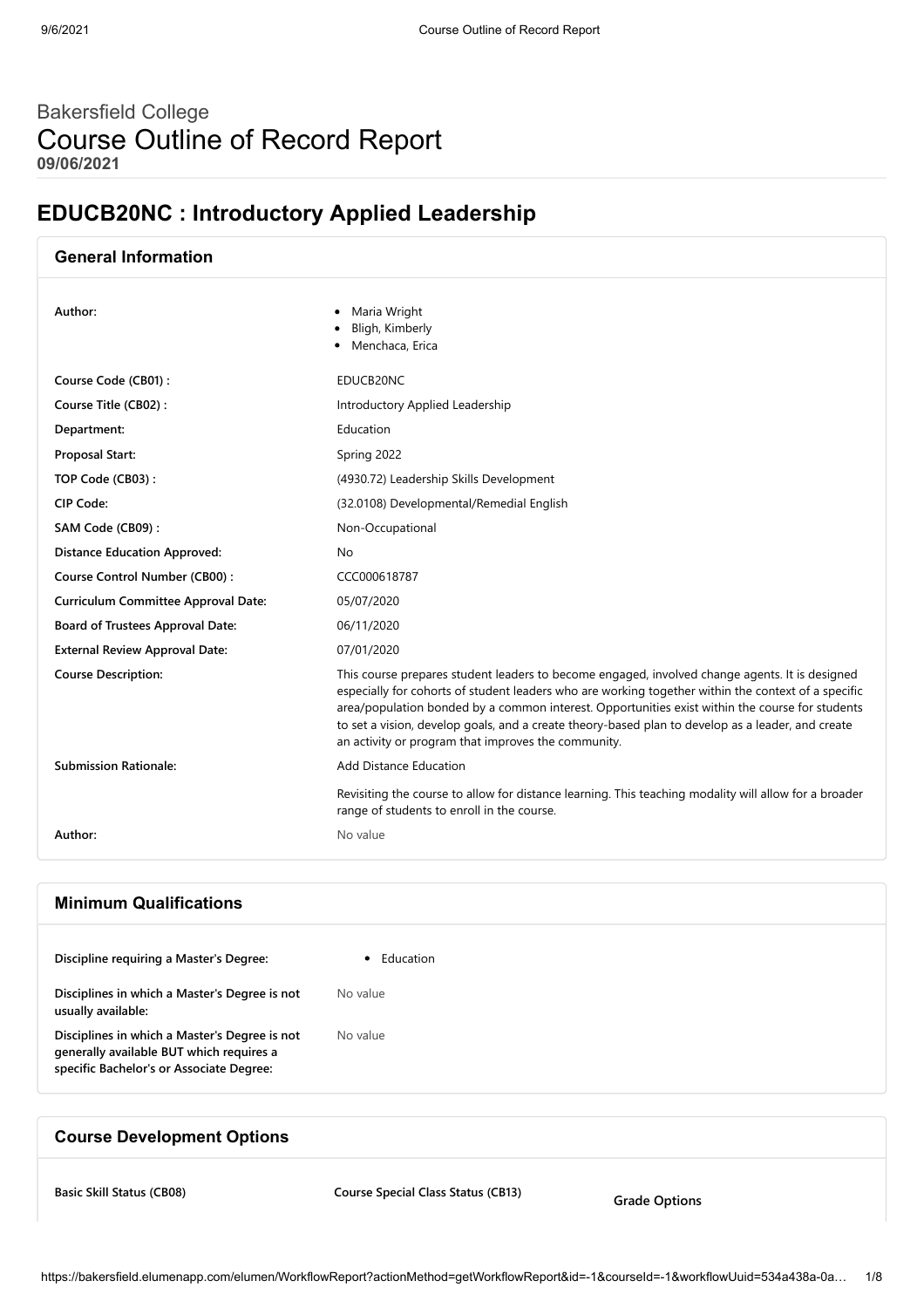| Course is not a basic skills course.                     | Course is not a special class.                                                                                        | • Noncredit Grading (P/SP/NP, UG)                       |
|----------------------------------------------------------|-----------------------------------------------------------------------------------------------------------------------|---------------------------------------------------------|
| Allow Students to Gain Credit by<br>Exam/Challenge       | <b>Allowed Number of Retakes</b><br>98                                                                                | Course Prior To College Level (CB21)<br>Not applicable. |
| Rationale For Credit By Exam/Challenge                   | <b>Retake Policy Description</b>                                                                                      |                                                         |
| No value                                                 | This is a noncredit course. Student can re-<br>enroll as many times as necessary to achieve<br>satisfactory progress. | Allow Students To Audit Course                          |
| In-Service Course (required by California<br>Penal Code) | <b>Course Support Course Status (CB26)</b><br>Course is not a support course                                          |                                                         |
|                                                          |                                                                                                                       |                                                         |

# **Associated Programs**

| Course is part of a program (CB24)<br>k.                              |                                |                  |
|-----------------------------------------------------------------------|--------------------------------|------------------|
| <b>Associated Program</b>                                             | <b>Award Type</b>              | Active           |
| Leadership Certificate of Completion (NC) (In<br>Development)         | Certificate of Completion (NC) | Summer 2021      |
| Applied Leadership Certificate of Completion<br>(NC) (In Development) | Certificate of Completion (NC) | <b>Fall 2021</b> |

# **Transferability & Gen. Ed. Options**

| <b>Course General Education Status (CB25)</b><br>$\checkmark$ |                                                   |
|---------------------------------------------------------------|---------------------------------------------------|
| Transferability<br>Not transferable                           | <b>Transferability Status</b><br>Not transferable |
|                                                               |                                                   |

# **Units and Hours**

| <b>Summary</b>                                         |             |
|--------------------------------------------------------|-------------|
| <b>Minimum Credit Units (CB07)</b>                     | $\mathbf 0$ |
| <b>Maximum Credit Units (CB06)</b>                     | $\mathbf 0$ |
|                                                        |             |
| <b>Total Course In-Class (Contact)</b><br><b>Hours</b> | 27          |
|                                                        |             |
| <b>Total Course Out-of-Class</b>                       | $\mathbf 0$ |
| <b>Hours</b>                                           |             |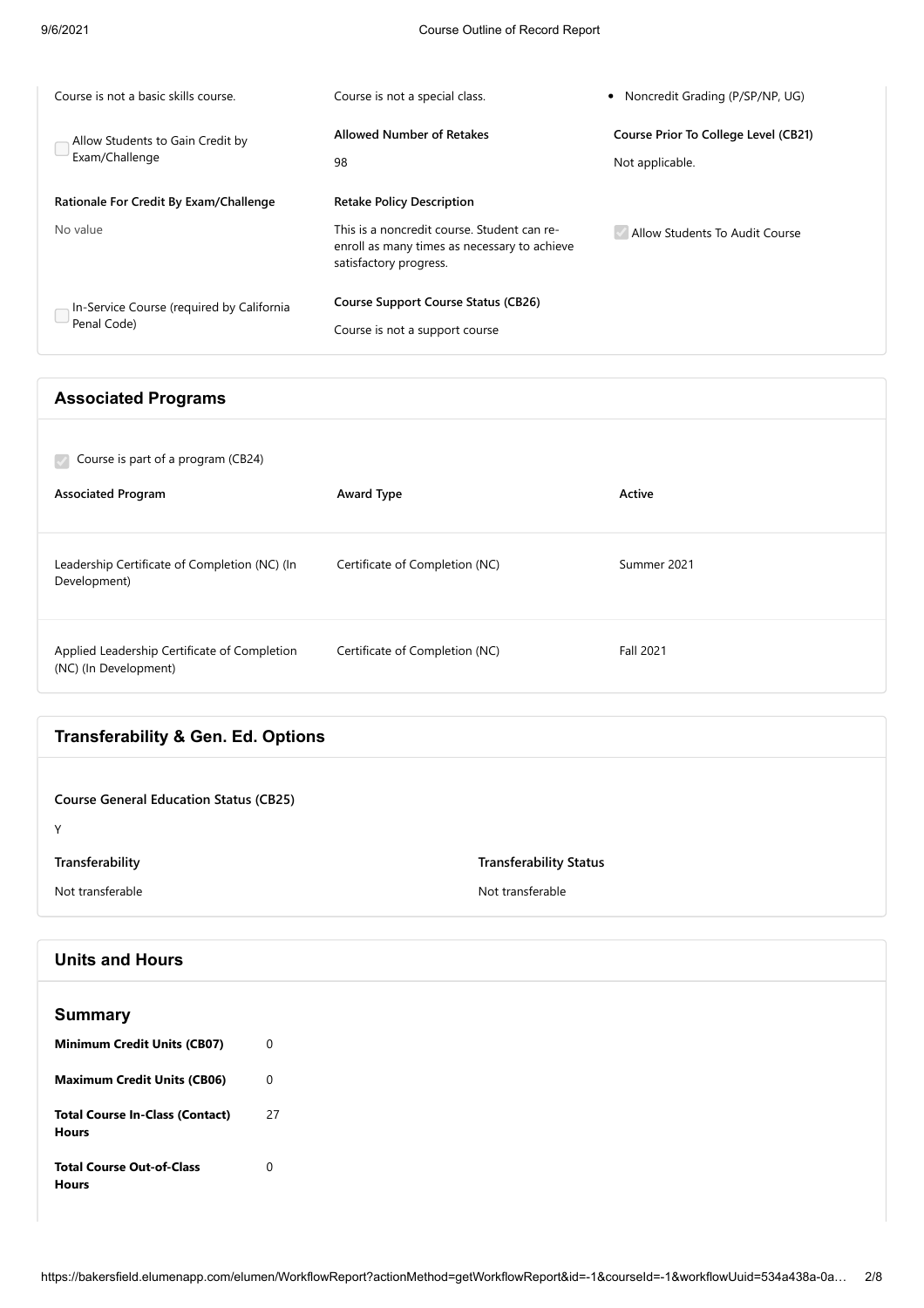| <b>Total Student Learning Hours</b> |  |
|-------------------------------------|--|
|-------------------------------------|--|

### **Credit / Non-Credit Options**

| <b>Course Credit Status (CB04)</b> | <b>Course Non Credit Category (CB22)</b> | <b>Non-Credit Characteristic</b> |
|------------------------------------|------------------------------------------|----------------------------------|
| Non-Credit                         | Workforce Preparation.                   | Learning Assistance              |

#### **Course Classification Code (CB11)**

Workforce Preparation Enhanced Funding.

Variable Credit Course

# **In Class Out of Classs** Lecture Hours 1.5 3 Laboratory Hours 0 0 Activity Hours 0 0

**Funding Agency Category (CB23)**

Not Applicable.

Cooperative Work Experience Education Status (CB10)

# **Weekly Student Hours Course Student Hours**

| <b>Course Duration (Weeks)</b>         | 18 |
|----------------------------------------|----|
| Hours per unit divisor                 |    |
| <b>Course In-Class (Contact) Hours</b> |    |
| Lecture                                | 27 |
| Laboratory                             | 0  |
| Activity                               | 0  |
| Total                                  | 27 |
| <b>Course Out-of-Class Hours</b>       |    |
| Lecture                                | 0  |
| Laboratory                             | 0  |
| Activity                               | 0  |
| Total                                  | 0  |
|                                        |    |

# **Units and Hours - Weekly Specialty Hours Activity Name Type In Class Out of Class** No Value No Value No Value No Value No Value No Value No Value No Value No Value

## **Pre-requisites, Co-requisites, Anti-requisites and Advisories**

No Value

| <b>Limitations on Enrollment</b> |             |
|----------------------------------|-------------|
| <b>Limitations on Enrollment</b> | Description |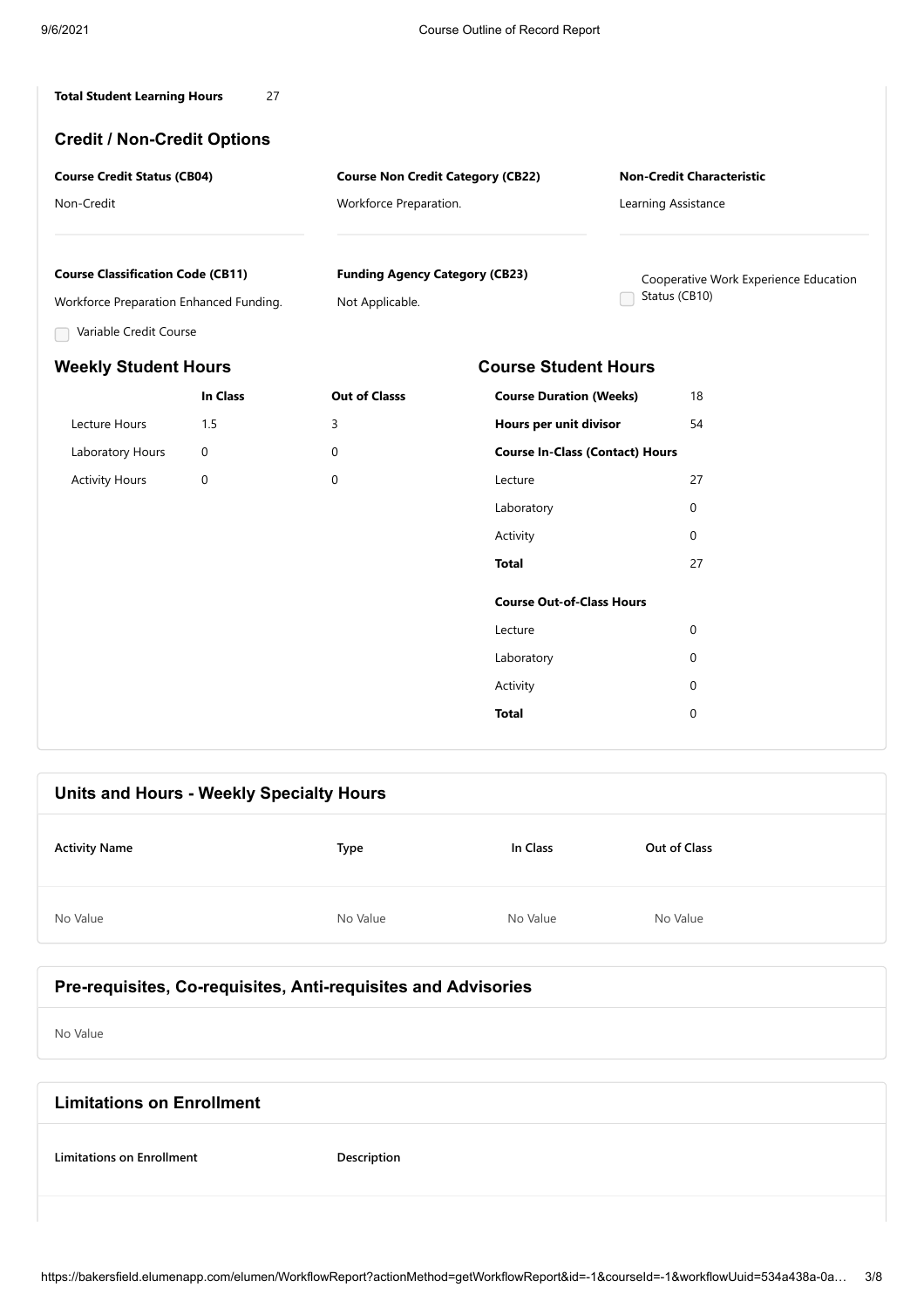| No value                                   | No value                                                                                                                                                                               |
|--------------------------------------------|----------------------------------------------------------------------------------------------------------------------------------------------------------------------------------------|
| <b>Specifications</b>                      |                                                                                                                                                                                        |
| <b>Methods of Instruction</b>              |                                                                                                                                                                                        |
| <b>Methods of Instruction</b>              | Lecture                                                                                                                                                                                |
| Rationale                                  | A lecture is an effective way of presenting information that isn't in the text or reinforce information<br>that is in the book. Students can practice listening and notetaking skills. |
| <b>Methods of Instruction</b><br>Rationale | Collaborative Group Work                                                                                                                                                               |
|                                            | Through working together, students can make discoveries and learn collaborative strategies that<br>are important in leadership.                                                        |
| <b>Methods of Instruction</b>              | Study                                                                                                                                                                                  |
| Rationale                                  | Students who read the text on their own practice reading strategies and annotating skills.                                                                                             |
| <b>Methods of Instruction</b>              | Lecture / Discussion                                                                                                                                                                   |
| Rationale                                  | A small group or whole class discussion following a lecture can be a way to make the information<br>more relevant.                                                                     |
| <b>Methods of Instruction</b>              | <b>Group Activities</b>                                                                                                                                                                |
| Rationale                                  | Through working together, students can make discoveries and learn to to accomplish tasks, a<br>skill important in leadership.                                                          |
| <b>Methods of Instruction</b>              | Discussion                                                                                                                                                                             |
| Rationale                                  | Students learn from each other when they share ideas.                                                                                                                                  |
| <b>Methods of Instruction</b>              | Required Reading                                                                                                                                                                       |
| Rationale                                  | Students who read texts on leadership, working collaboratively, and communication on their own<br>practice reading strategies and annotating skills.                                   |
| <b>Methods of Instruction</b>              | <b>Student Presentation</b>                                                                                                                                                            |
| Rationale                                  | The student presenting learns public speaking skills and the students listening learn the<br>information.                                                                              |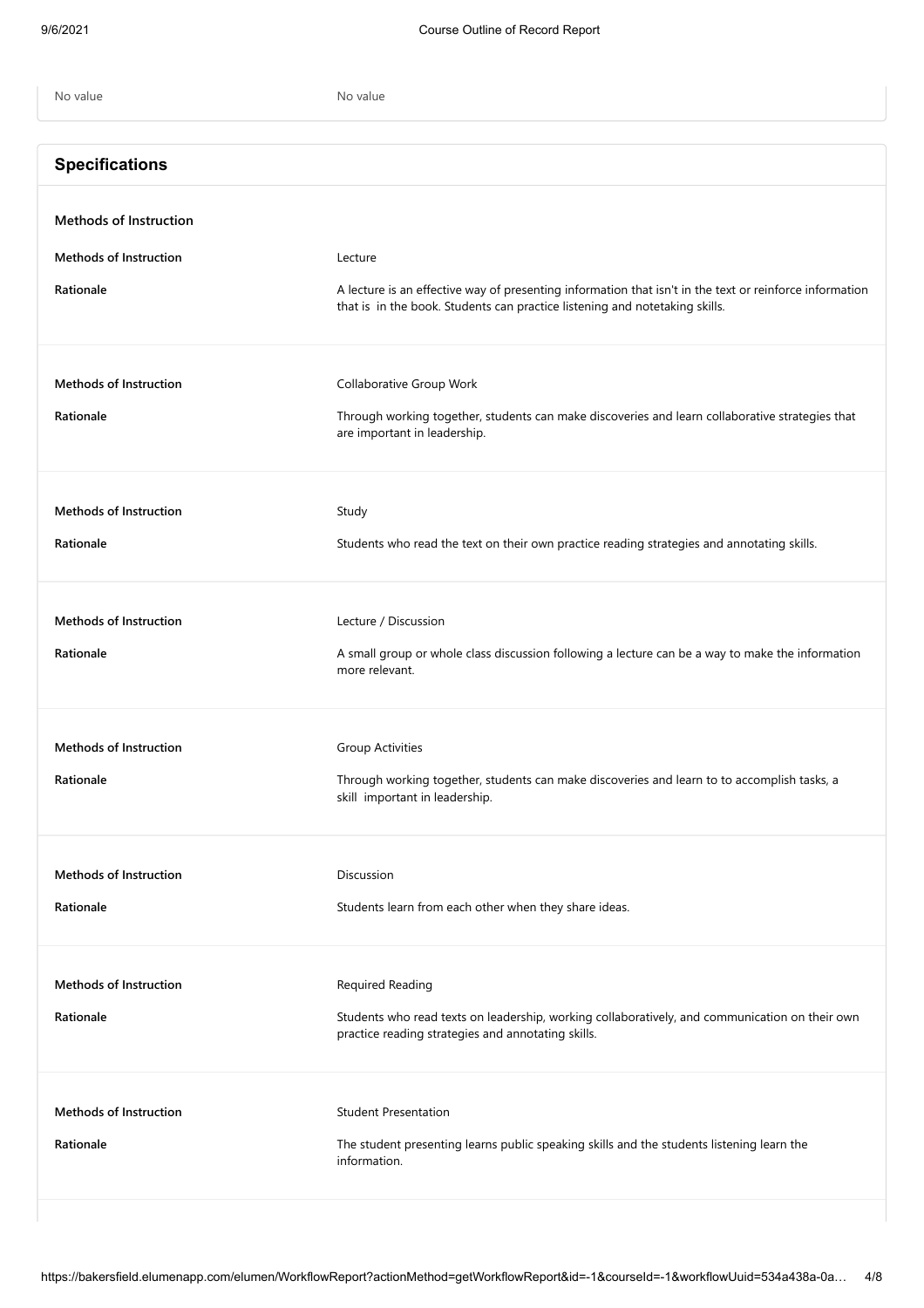#### **Methods of Instruction** Guest Speakers

**Rationale** Leaders in the community and on campus can provide real world perspective that would enhance student learning.

#### **Assignments**

journal or short writing assignments that document leadership activities personal leadership philosophy statement short writing assignments on assigned readings other short assignments as needed proposed or completed project related to club or leadership activiites

| <b>Methods of Evaluation</b>                                  | Rationale                                                                                                                                           |
|---------------------------------------------------------------|-----------------------------------------------------------------------------------------------------------------------------------------------------|
| Homework                                                      | The instructor can assess that the student completed the reading or activity by the stated<br>deadline. They gives the instructor feedback as well. |
| Written assignments                                           | The instructor can assess what the student has learned as well as his/her insights on the issues.                                                   |
| Group Projects and Presentation                               | The instructor can assess how well the group worked together, presentation skills, and what they<br>learned.                                        |
| Written Exams (Quizzes, Midterm, and/or<br>Final Examination) | The instructor can assess what the student has learned on a formative and summative basis.                                                          |
| Skills Demonstration (out of class)                           | Students can demonstrate their understanding and mastery of leadership through a project on<br>campus or off campus.                                |

#### **Equipment**

No Value

| <b>Textbooks</b><br>Author                       | Title | Publisher   | Date | <b>ISBN</b> |
|--------------------------------------------------|-------|-------------|------|-------------|
| edited by Ben Jealous and T.<br>Shorters         | Reach | Atria Books | 2015 |             |
| <b>Other Instructional Materials</b><br>No Value |       |             |      |             |

## **Materials Fee**

None

### **Learning Outcomes and Objectives**

**Course Objectives**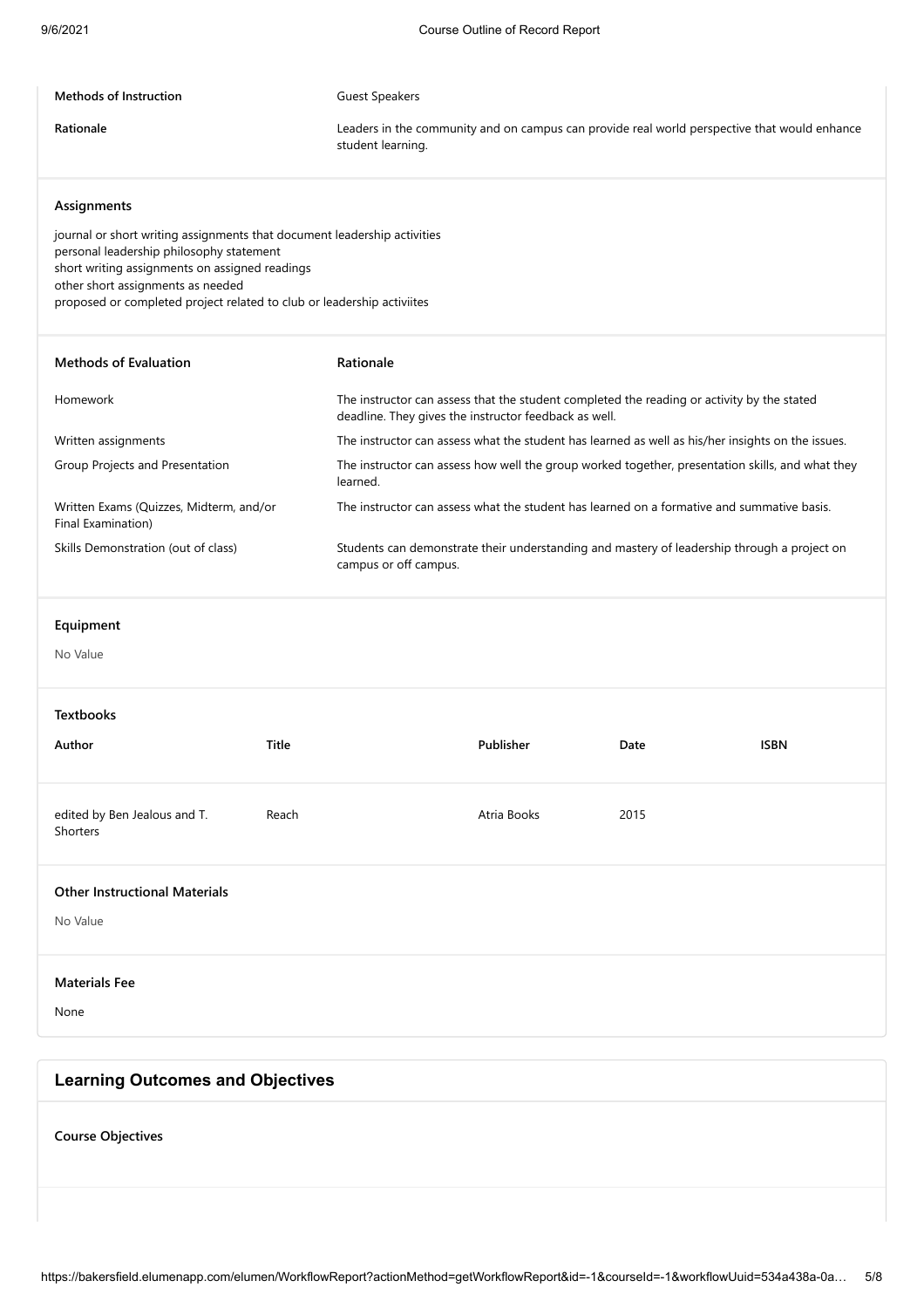1. Students will study leadership theories and discover their own style.

2. Students will read and discuss characteristics of effective leaders and adopt traits to use in their lives.

3. Students will plan a small event applying organizational skills.

4. Students will study and discuss how gender and culture affect working with others and implement strategies to be more sensitive to others.

#### **CSLOs**

Expected SLO Performance: 70.0 **1. Upon successful completion of the course,the student will be able to begin to apply leadership theories, strategies, and skills to the college and/or workplace**

| <b>ISLOs</b><br>Core ISLOs | Communicate effectively in both written and oral forms                                                       |  |
|----------------------------|--------------------------------------------------------------------------------------------------------------|--|
|                            | Demonstrate competency in a field of knowledge or with job-related skills                                    |  |
|                            | Engage productively in all levels of society – interpersonal, community, the state and nation, and the world |  |
|                            | Think critically and evaluate sources and information for validity and usefulness                            |  |

**2. Upon successful completion of the course,the student will understand and begin to demonstrate key characteristics of successful leaders**

|                            |                                                                                                              | Expected SLO Performance: 70.0 |
|----------------------------|--------------------------------------------------------------------------------------------------------------|--------------------------------|
| <b>ISLOs</b><br>Core ISLOs | Demonstrate competency in a field of knowledge or with job-related skills                                    |                                |
|                            | Communicate effectively in both written and oral forms                                                       |                                |
|                            | Engage productively in all levels of society – interpersonal, community, the state and nation, and the world |                                |
|                            | Think critically and evaluate sources and information for validity and usefulness                            |                                |

#### Expected SLO Performance: 70.0 **3. Upon successful completion of the course,the student will critically analyze gender and diversity as they apply to successful leadership**

| Core ISLOs |                                                                                                              |
|------------|--------------------------------------------------------------------------------------------------------------|
|            | Engage productively in all levels of society – interpersonal, community, the state and nation, and the world |
|            | Think critically and evaluate sources and information for validity and usefulness                            |
|            | Communicate effectively in both written and oral forms                                                       |

| <b>ISLOs</b><br>Core ISLOs | Demonstrate competency in a field of knowledge or with job-related skills                                    |  |  |
|----------------------------|--------------------------------------------------------------------------------------------------------------|--|--|
|                            | Engage productively in all levels of society – interpersonal, community, the state and nation, and the world |  |  |
|                            | Communicate effectively in both written and oral forms                                                       |  |  |
|                            | Think critically and evaluate sources and information for validity and usefulness                            |  |  |
|                            |                                                                                                              |  |  |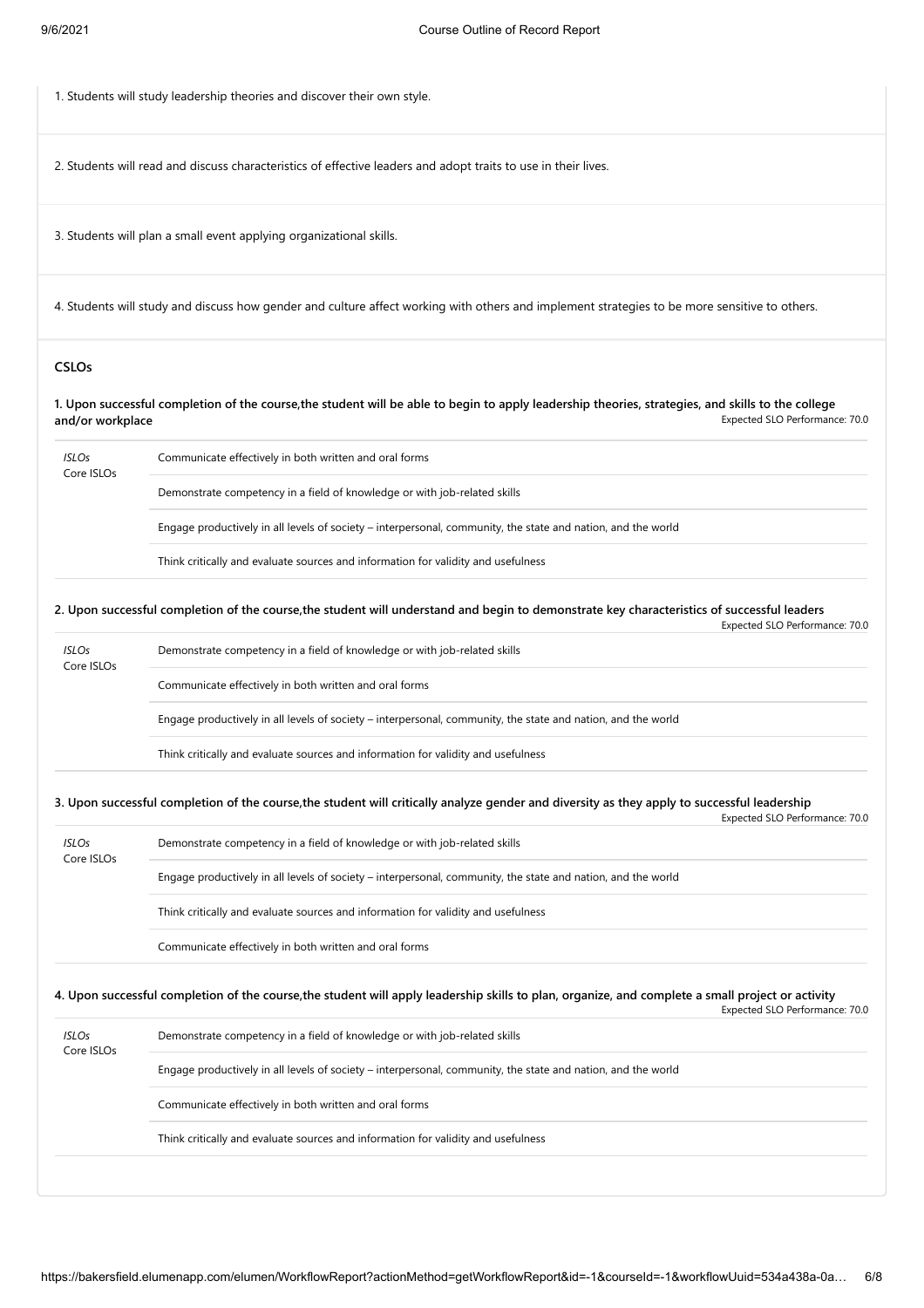#### **Outline**

#### **Course Outline**

I. Leadership styles (2 weeks)

II. Institutional navigation (1 week)

III. Identify goals and objectives and select a project (2 weeks)

IV. Applied leadership projects in the campus community (3 weeks)

V. Effective meetings and Roberts Rules of Order (2 weeks)

VI. Effective communication (3 weeks)

VII. Diversity and gender as they relate to leadership (2 weeks)

#### **Distance Education Criteria and Standards\_3.1**

**Please choose all of the delivery methods applicable to this course.**

- Face to Face
- Hybrid (requires face to face meetings)
- Online (Flexible, purely online no face to face contact)
- Interactive (Scheduled, synchronous distance modality)

**Rigor statement: The same standards of course quality shall be applied to distance education as are applied to traditional classroom courses in regard to the course quality judgments made pursuant to the requirements of Section 55002. The same expectations applies to any local course quality determination or review process.**

• Methods of evaluation and out of class assignments are the same as for a face to face course.

**If the methods of evaluation differ from a face to face courses, please indicate what the differences are and why they are being used.**

No Value

**If the face to face course has a lab, field trip, or site visit explain how these components will be performed in the online course. Be sure to identify how the lab component will differ from a homework assignment.**

No Value

**All approved courses offered as distance education shall include regular, effective contact between instructor and students. Effective methods are expected to be utilized by all instructors teaching the course but are not limited to the choices below. Choose the methods demonstrating effective INSTRUCTOR/STUDENT contact for this course. (Choose all that apply)**

- Discussion Forum
- Email and other online Messaging
- Interactive Video
- Class Announcements
- Review Sessions
- Archived Video/ Lecture Recordings
- Assignment Feedback

**All approved courses offered as distance education shall include regular, effective contact between instructor and students. Effective methods are expected to be utilized by all instructors teaching the course but are not limited to the choices below. Choose the methods demonstrating effective STUDENT/STUDENT contact for this course. (Choose all that apply)**

- Discussion Forum
- Email other online messaging